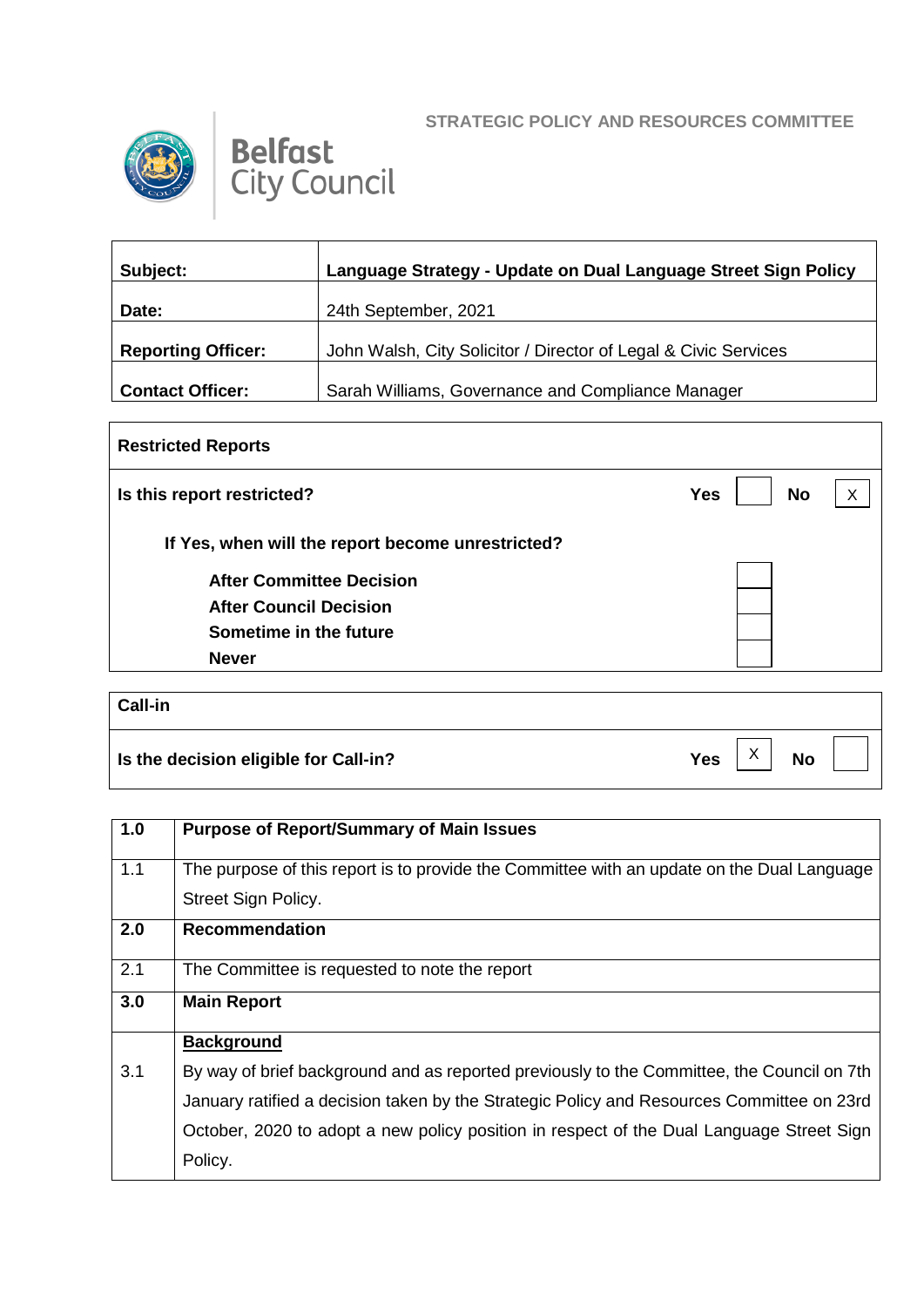|     | (Whilst the initial decision of 23rd October had been called-in, counsel opinion subsequently          |
|-----|--------------------------------------------------------------------------------------------------------|
|     | found that the grounds for call-in had not been satisfied).                                            |
|     |                                                                                                        |
| 3.2 | Following this decision, an officer working group was formed, comprising officers from                 |
|     | Governance and Compliance Services, Equality and Diversity Unit, Building Control, Good                |
|     |                                                                                                        |
|     | Relations, Legal Services and Place and Economy Policy who developed a new proposed                    |
|     | revised policy incorporating the changes agreed.                                                       |
|     |                                                                                                        |
| 3.3 | In April 2021, the Strategic Policy and Resources Committee approved this proposed revised             |
|     | policy which incorporated the following key changes:                                                   |
|     |                                                                                                        |
|     | The trigger for a consultation of the occupiers of a street will be an application to the<br>$\bullet$ |
|     | Council by a resident / residents of the street or an Elected Member representing                      |
|     | that District Electoral Area, as opposed to an application from anyone, supported by                   |
|     |                                                                                                        |
|     | a petition of 1/3 of occupiers. In order for further consideration as to the erection of               |
|     | a second language street sign to take place, the threshold for the percentage of                       |
|     | residents responding positively is 15% instead of 2/3;                                                 |
|     |                                                                                                        |
|     | People not returning a reply are no longer deemed not to be in favour of the                           |
|     | application;                                                                                           |
|     |                                                                                                        |
|     | Each application will be equality, good relations and rural needs screened;                            |
|     | Members may want to consider whether they will exercise their residual discretion                      |
|     | at the point when an application is received and decide as to whether to progress                      |
|     | that application to the stage of surveying the street in question or not.                              |
|     |                                                                                                        |
| 3.4 | The following key principles agreed previously were also incorporated into the new policy:             |
|     |                                                                                                        |
|     | 1. That the policy will be used for the promotion of language rights and for the benefit of            |
|     | linguistic communities.                                                                                |
|     |                                                                                                        |
|     | 2. That the principles of equality, promoting good relations and respect will underpin the             |
|     | application of the policy in addition to the rights promoted by the policy itself:                     |
|     |                                                                                                        |
|     | Based on legal advice, each application will be subject to an equality, good relations                 |
|     | and rural needs screening;                                                                             |
|     |                                                                                                        |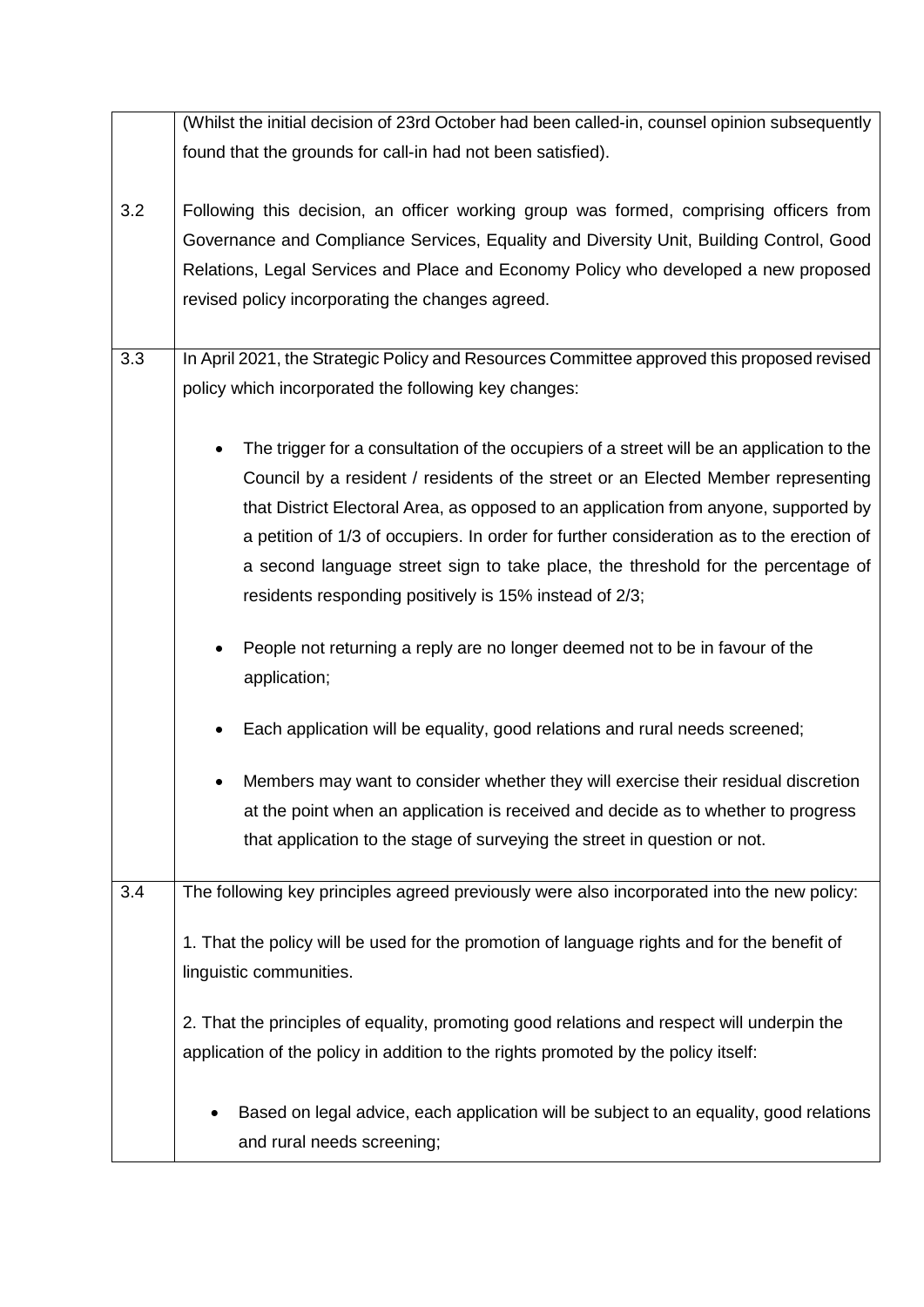|     | The Council retains an overriding residual discretion to take the particular<br>circumstances of each application into account in deciding whether or not a second<br>language street name plate should be erected. In summary, there may be<br>circumstances when notwithstanding the consultation response it may be appropriate<br>to depart from the policy when there are clear reasons for doing so. Guidance will be<br>provided to Members on the factors which should be considered when using this                                                                                                                                                   |
|-----|----------------------------------------------------------------------------------------------------------------------------------------------------------------------------------------------------------------------------------------------------------------------------------------------------------------------------------------------------------------------------------------------------------------------------------------------------------------------------------------------------------------------------------------------------------------------------------------------------------------------------------------------------------------|
|     | discretion; and<br>And, as is the case at present, the Council will consider the best approach for any                                                                                                                                                                                                                                                                                                                                                                                                                                                                                                                                                         |
|     | applications relating to long streets.<br>3. That, as with any statutory consultation which the Council is required to undertake,<br>the City Solicitor may intervene if any complaint is made and a basis for that complaint<br>established.                                                                                                                                                                                                                                                                                                                                                                                                                  |
|     | 4. That any decision relating to the erection of a second nameplate in the City centre<br>(business core) will, in addition to the current policy considerations, be subject to a<br>wider public consultation to reflect the community of users.                                                                                                                                                                                                                                                                                                                                                                                                              |
|     | 5. That the policy will cover the corporately designated Gaeltacht Quarter, until such<br>time as a policy which may contain specific proposals in respect of a bilingual strategy<br>have been adopted.                                                                                                                                                                                                                                                                                                                                                                                                                                                       |
|     | <b>Update</b>                                                                                                                                                                                                                                                                                                                                                                                                                                                                                                                                                                                                                                                  |
| 3.5 | This revised policy has been screened in for an Equality Impact Assessment (EQIA) and<br>during the summer months, a quotation was developed and issued to procure specialist<br>equality support for both the EQIA and the public consultation process. An equality<br>consultant has now been appointed and an initial briefing meeting has taken place. The<br>consultant is currently developing a detailed plan of action on the process required for<br>carrying out the EQIA and aligning this with the public consultation process as well as helping<br>to devise the process for equality-screening each individual application as per legal advice. |
| 3.6 | It is envisaged by the equality consultant that the public consultation will be issued in the<br>next 4-6 weeks i.e. by the end of October. It has been recommended by the equality<br>consultant that the consultation is issued for a 14/16-week period due to an overlap with the<br>Christmas holiday period. The equality consultant is also providing advice on what further<br>pre-consultation engagement is required in order to explain the proposed operation of this                                                                                                                                                                               |